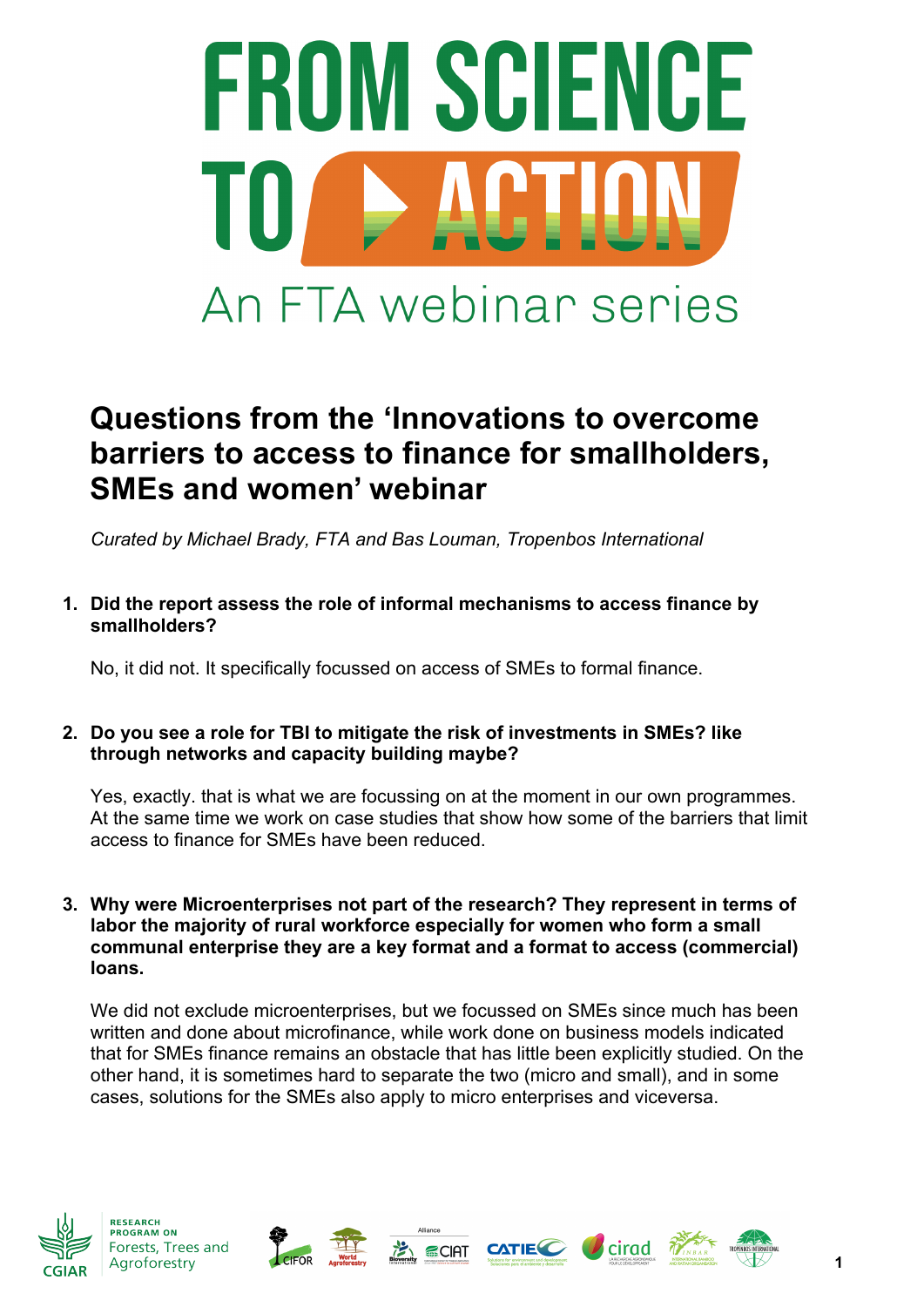**4. Did the report identify and look at the Global Agribusiness Alliance digital finance platform 'Innovative finance for critical Agri-SMEs'? The tool is free of charge for the first 6 months w/e September 2020 https://invest.globalagribusinessalliance.com/**

No, we became aware of them quite late in the process and now are approaching them for follow-up activities in one of the landscapes where Tropenbos is working.

**5. Does the report identify and assess the critical role of in-country aggregators (technical and financial) to address the critical issue of 'scale and organisation' associated with the atomicity of smallholders across landscapes?**

Yes, we do, one of our recommendations is to support that.

**6. Certification is just one of the standards to follow, but even plenty of financial standards provide similar barriers for communities; I was not surprised to hear that the example used came from Guatemala (or perhaps Mexico) - these cooperatives are well organised and at scale… but the majority of communities have not reached those levels - what can be done to help accommodate them?**

Martin Ivo described a new initiative involving UNEP FI, CIFOR and GEF, which addresses your question.

**7. Did you come across successful outgrower mechanisms, with a lead company and smallholders as outgrowers?**

Yes, see for example the interview series available at the Tropenbos website at: https://www.tropenbos.org/news/inclusive+finance+interviews:+summary+and+discussi on

**8. I am very much interested to see examples of agroforestry business case (for investor and investees). Any cases like that?**

We are working on that, should have an example available by mid 2021.

**9. Some Governments (e.g. India) do not make public forest extent data and they lead their management. While plantations are private, and privacy is a barrier to aggregated data. How can private climate finance address these two situations?**

This is a challenge, in particular for private finance at scale. In some cases, working through intermediary organizations that work with individual plantation owners may help. However, internationally, climate finance requires transparency, so if the government or private owners seek climate finance, they will have to start looking for ways to be able to provide the data.



**PROGRAM ON** Forests, Trees and Agroforestry







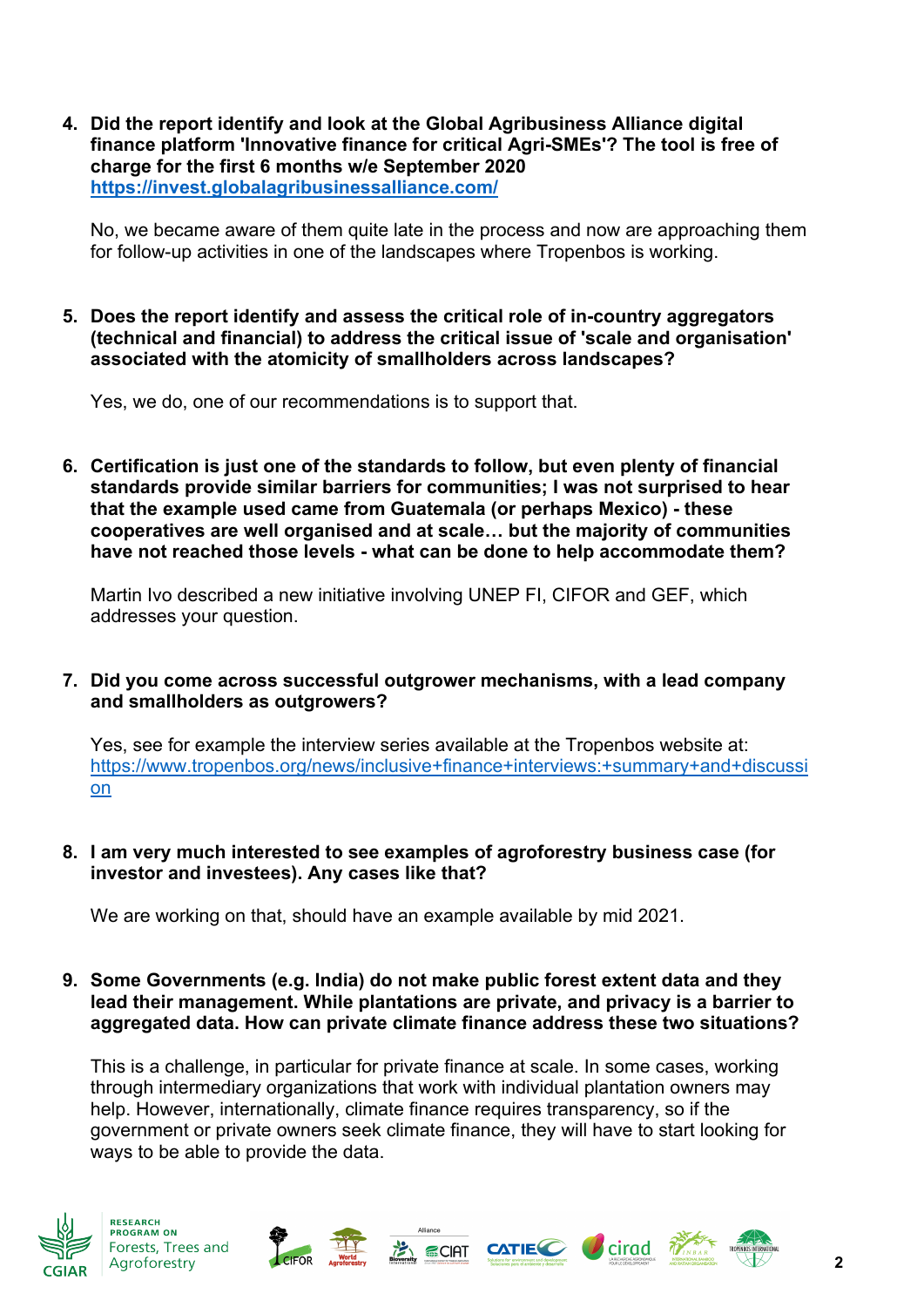## **10.After the financial instruments are developed and realized, are there any official way to check/control that the project is really realized?**

There are different ways of monitoring, depending on type and size of projects. Different agencies have developed their own monitoring system which may or may not include remote sensing techniques, interviews with beneficiaries, field visits, etc. An interesting example is applied by IIX (case study forthcoming).

**11.How about making financial loans work better for SMEs instead of seeking new finance mechanisms? an SME in Uganda proposed that instead of reimbursing the loan to the lender, the lenders could sell the loan to other financial institutions (at the end of the loan term) so that the SME just has to worry about the interest rate and not about the capital (this way the SME can focus on scaling and growth instead than loans repaying). Could this work?** 

This is also one of our conclusions: current innovative finance mechanisms are oriented towards making finance easier/less risky for the investor, but have not addressed the problem of scale, so only few have been able to increase access for smallholders and SMEs. There is a need for more local financial institutions that reach out to potential customers, that are linked to (or have their own) support services (technical and financial/administrative) and that develop financial instruments, such as loans, that are appropriate for the local needs and conditions. What you suggest might be an option, but this would need to be negotiated with the respective financial institutions. We have not yet found a case such as that.

**12.The 'early mover' difficulties you alluded to wart TFFF were also features of some of the early BFFs. Moringa Fund, for example, looked at 400+ proposals before they took their first decision on a US\$ 9m investment in coffee agroforestry in Central America. Is investor hesitancy also linked to a. the limited recognition of sustainable land use as an asset class esp. in emerging markets and b. the high costs of retrieving and monitoring loans to a dispersed smallholder population?**

Yes, investors might be hesitant, especially for a virtually non-existing asset class, which is sustainable agriculture/forestry that delivers net positive env & social impact. I believe the market needs to be created through pioneers like Moringa and others. What is also needed is a form of standardisation in terms of how to define impact, measure impact and report on it. Market transparency is also needed - so we need a high degree of transparency/communication on novel deals so that more and more investors become comfortable with this. On B) yes, M&E costs in my view will ultimately have to be a tiny percentage of the transaction costs. At the moment the M&E related costs are donor-funded but this is not a sustainable model.



**PROGRAM ON** Forests, Trees and Agroforestry







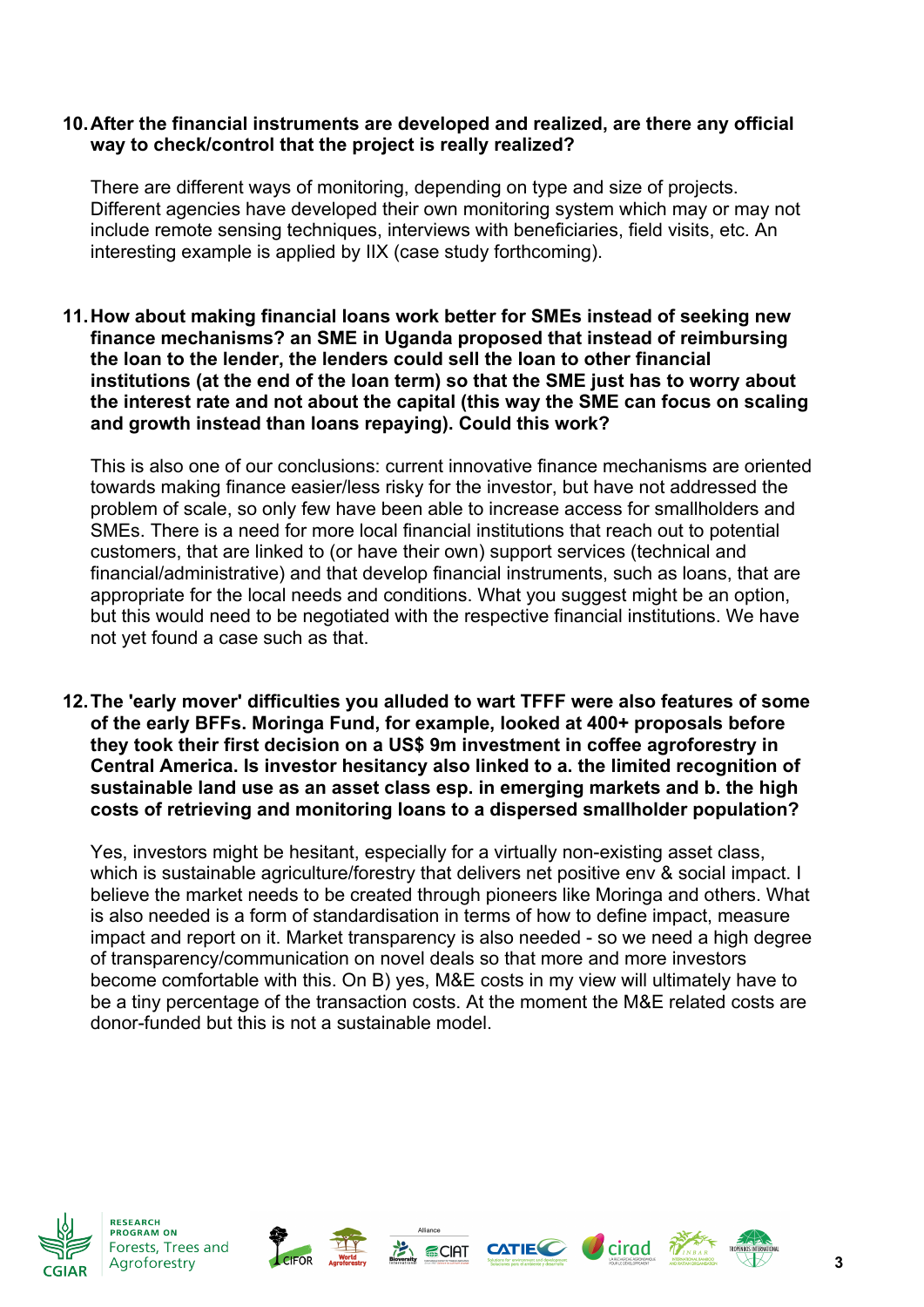## **13.One key element is the markets and value chains - that is a key criterion for many investors - did you consider that?**

Very good observation. This was seen in Ethiopia. And we are now looking at particular cases where value chain actors have an integrated approach towards supporting their suppliers towards more sustainability.

# **14.But most SMEs and smallholders are the bulk of the people lacking access to finance…**

Agreed, see also the response to question 3.

## **15.Ivo, do you feel that the results of the recent Climate in Finance Summit of the Public Development Banks have given some interesting directions and commitments? For example, the EDFI Statement on Climate and Energy Finance?**

Dear Johannes, I did not attend that conference, but did have a recent discussion with EDFI. The commitment they launched apparently took a long time as the DFIs that fall under EDFI took it very seriously. Most of their focus will most likely lie in the energy and transport sectors - but I'd hope to work with them to see whether targets linked to sustainable land use / landscapes can be part of their focus.

### **16.Access to finance is always challenge for MSME in particular in developing countries. what are your views to promote access to finance for MSME?**

We suggest you take some time to read the document. We do not have a particular view yet, but are pinpointing to possible strategies that may improve access. We are now realizing a number of case studies that look at strategies that we think are working and will publish those late 2021.

### **17.Large-scale capital for small enterprises that are not eligible for DFIs is exactly needed - again would like to learn about concrete examples how this is in the field.**

Please see the answer before.

**18.In some countries such as Brazil, it is still the banks (BNDES) that are reluctant to finance alternative production systems (e.g., agroforestry palm oil) as i. returns on investment are perceived to be lower and b. await endorsement of the alternatives by national research organisations such as EMBRAPA.**

Hopefully some of our ongoing work will help the bank decide to support alternative production systems.